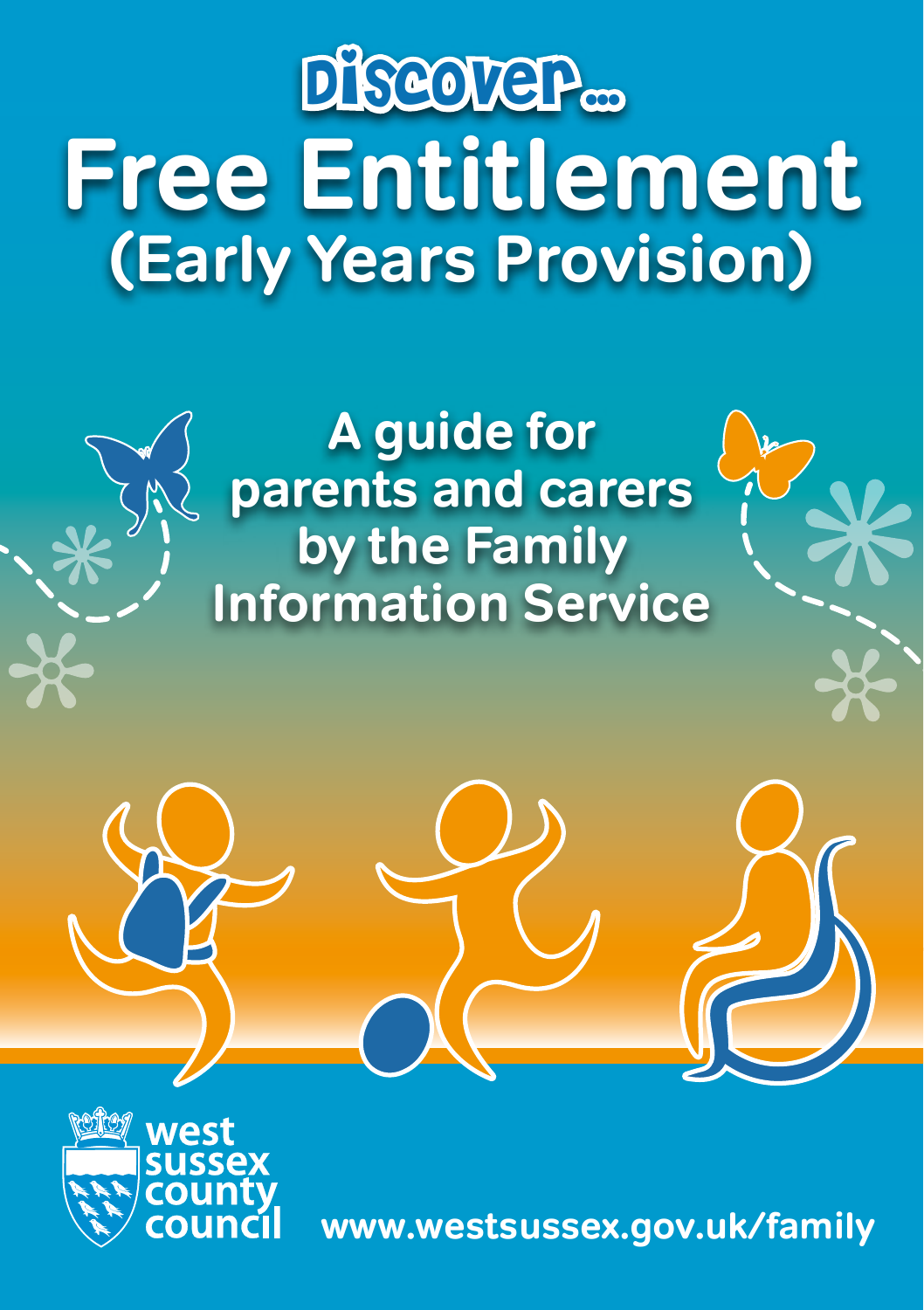#### **Free Entitlement (Early Years Provision)**

#### **Q. What is Free Entitlement (FE), early years provision?**

A. FE is 570 hours per year of flexible early education and care. This is for a maximum of 15 hours per week over a minimum of 38 weeks per year.

#### **Q. What are the benefits of early education for my child?**

A. The Early Years Foundation Stage (EYFS) is how the Government and early years staff describe the time in your child's life between birth and age 5. Children in the EYFS learn by playing and exploring, being active, and through creative thinking which takes place indoors and out. Research shows that attending good quality early education and care can improve a child's learning and development. It also helps equip children with the skills needed for when they go to school, supporting them to do well in the longer term.

#### **Q. Who is FE for and when is my child eligible?**

A. It is for all 3 and 4 year old children attending a childcare setting in West Sussex regardless of disability, additional needs or citizenship. In addition, some 2 year olds can access funding if the family meet certain eligibility criteria. To check 2 year old eligibility please visit our website, or contact us.

| DETERMINING ELIGIBILITY FOR THE FREE ENTITLEMENT |                                                                                                          |  |  |
|--------------------------------------------------|----------------------------------------------------------------------------------------------------------|--|--|
| A child born between:                            | Will be eligible for the Free<br><b>Entitlement from:</b>                                                |  |  |
| 1 April and 31 August                            | 1 September following their 3rd<br>birthday (or 2nd birthday if eligible)<br>until statutory school age. |  |  |
| 1 September and 31 December                      | 1 January following their 3rd<br>birthday (or 2nd birthday if eligible)<br>until statutory school age.   |  |  |
| 1 January and 31 March                           | 1 April following their 3rd birthday<br>(or 2nd birthday if eligible) until<br>statutory school age.     |  |  |

#### **Q. What does FE cost?**

A. The 570 hours per year is free. However, you may be charged by the setting for additional time or services. For example, if the FE is offered by the setting through the lunch period, you may be charged for meals. (Settings should allow you to provide a healthy packed lunch as an alternative.) Details of additional services and charges should be included within the setting's admissions/pricing policy.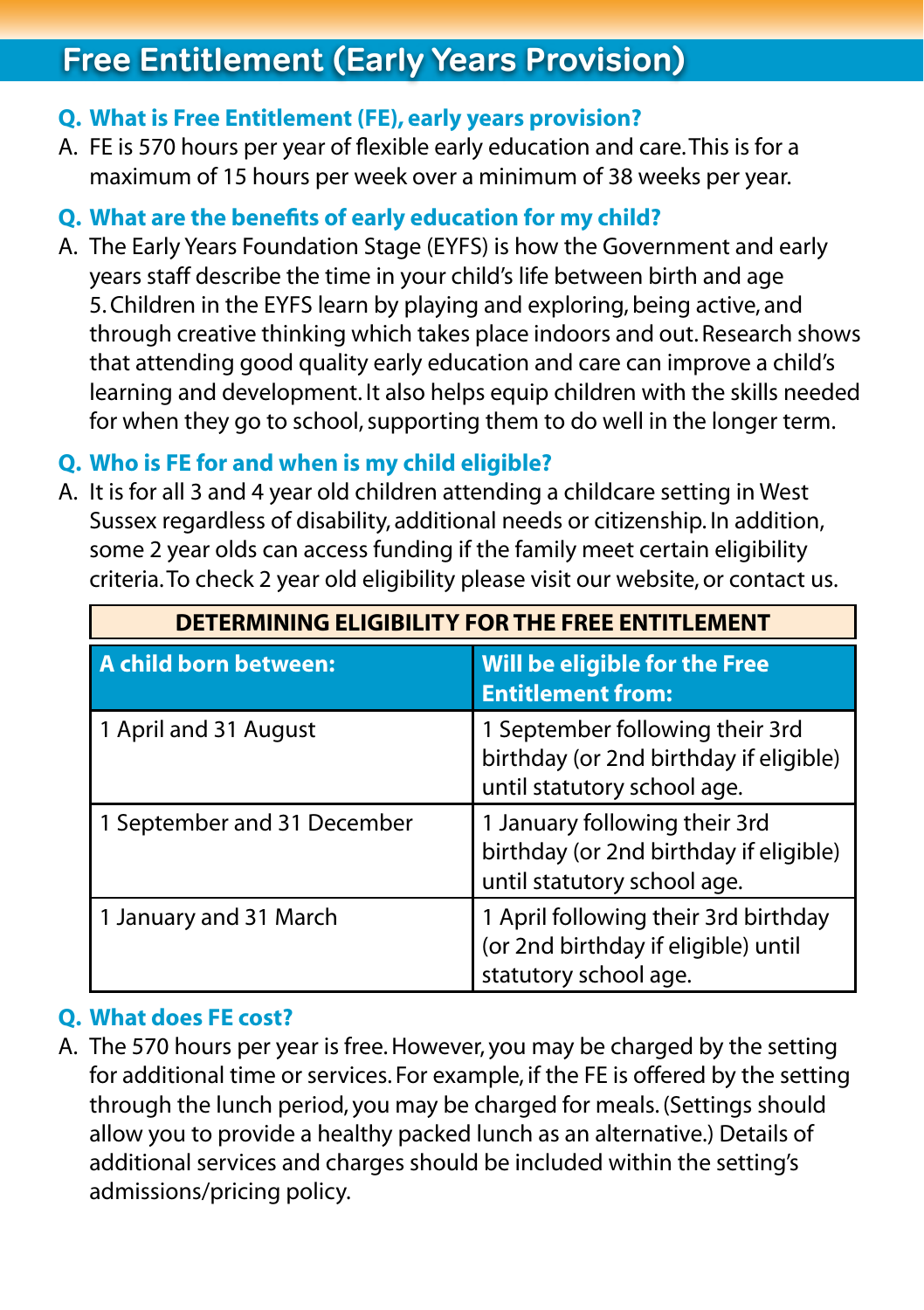#### **Q. What type of setting can I access this from?**

- $\blacksquare$  a day nursery, nursery class/school, pre-school or playgroup that is part of the scheme
- $\blacksquare$  an independent school that is part of the scheme
- $\blacksquare$  a childminder who has been approved to be part of the scheme

Those offering places for 2 year old funded children must be eligible and registered with the West Sussex County Council 2 Year Old scheme in order to do so. We can provide you with a list of settings at which you can access the funding. Please contact us for more information and ask for the FIS Specialist Team.

#### **Q. How does FE work?**

A. Contact us to find details of local settings that offer FE places. Visit some settings then choose your preferred one. (Different settings may offer the FE in different ways and at different times.) Accept a place, if available, and agree the terms and conditions. Please note that not all settings may be able to deliver your preferred requirements, but this may be achieved by using more than one setting.

#### **Q. How often should my child attend?**

- A. As a parent, you know your child best and should discuss your child's needs with the setting to help you decide. A regular pattern of attendance is important to ensure your child's continued development. Therefore, a consistent pattern is suggested such as:
	- $\blacksquare$  Every morning
	- **n** Every afternoon
	- $\blacksquare$  2.5 days per week which are the same days each week

It can be hard to balance your own needs, especially for working parents, with those of your child. However, you should aim to use your chosen setting for as long as possible, avoiding the need to move your child every few months or term.

#### **Q. How many FE hours can be taken in a day?**

- A. This will depend on the admissions policy of your chosen setting. However, the setting is required to work within the following limits:
	- $\blacksquare$  Maximum of 10 hours in one day
	- $\blacksquare$  Minimum of 2.5 hours in one day
	- $\blacksquare$  Between the hours of 7am and 7pm
	- $\blacksquare$  15 hours over a minimum of 2 days

Claims can be made in half hourly increments.

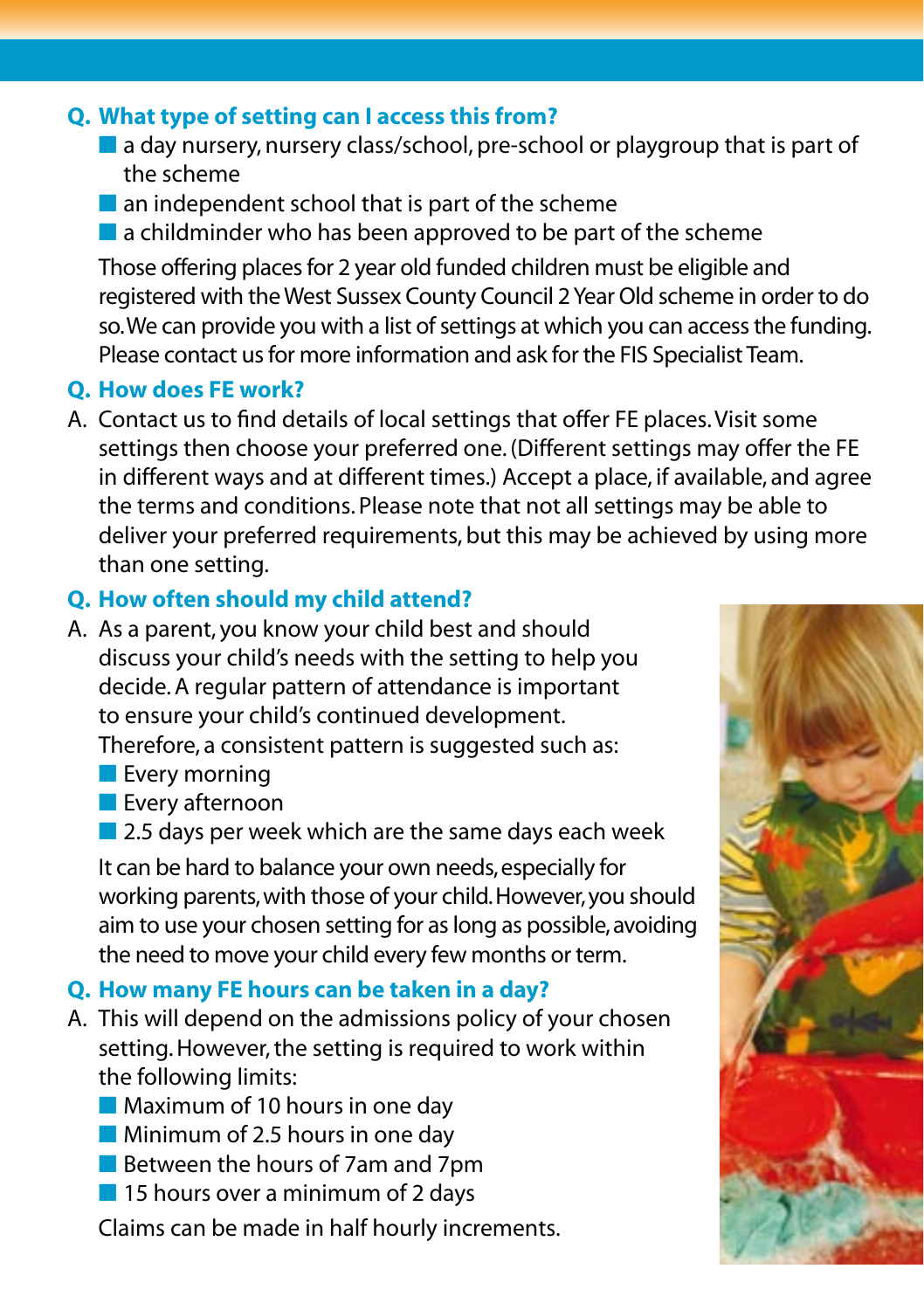#### **Q. What is Flexibility?**

A. Think of the entitlement as 570 hours and this cannot be exceeded. These hours can be stretched across the whole year dependent on the setting you choose. For example, not all settings will be able to stretch the FE over more than 38 weeks.

| <b>Weeks</b><br>per year | <b>Hours</b><br>per week | <b>Minimum</b><br>number of days | Total hours<br>across the year |
|--------------------------|--------------------------|----------------------------------|--------------------------------|
| 38                       | 15                       |                                  | 570                            |
| 45                       | 12.5                     |                                  | $562.5*$                       |
|                          |                          |                                  | 561 $*$                        |

\* The remainder of hours cannot be claimed

#### **Q. How do I get FE?**

A. In order to receive FE, parents of 3 and 4 year olds will be asked by the setting to sign a declaration and show proof of date of birth for their child.

Parents who receive certain income-based benefits or credits may be eligible for the entitlement for 2 year olds. To check eligibility for 2 year olds and to find out how to claim please visit our website or contact us.

#### **Q. What is headcount day?**

A. The headcount day is usually at the beginning of term when the setting confirms all FE children attending their setting to the local authority. All children claiming FE during that term should be registered at the setting by the Headcount Day. If your child starts after this date, FE cannot be claimed for 3 and 4 year olds until the following term (unless in exceptional circumstances).

#### **Q. Can I use FE at more than one setting?**

A. Yes. You can split the FE hours across more than one setting per week but no more than two. When completing the declaration form for each setting you must say if you intend to split the FE across two settings.

#### **Q. What if my child moves settings during a term?**

A. Any unused funding should follow your child to the new setting. You should ask the current setting to forward the balance of the funding to the new setting. You should ensure that you comply with any contractual notice period.

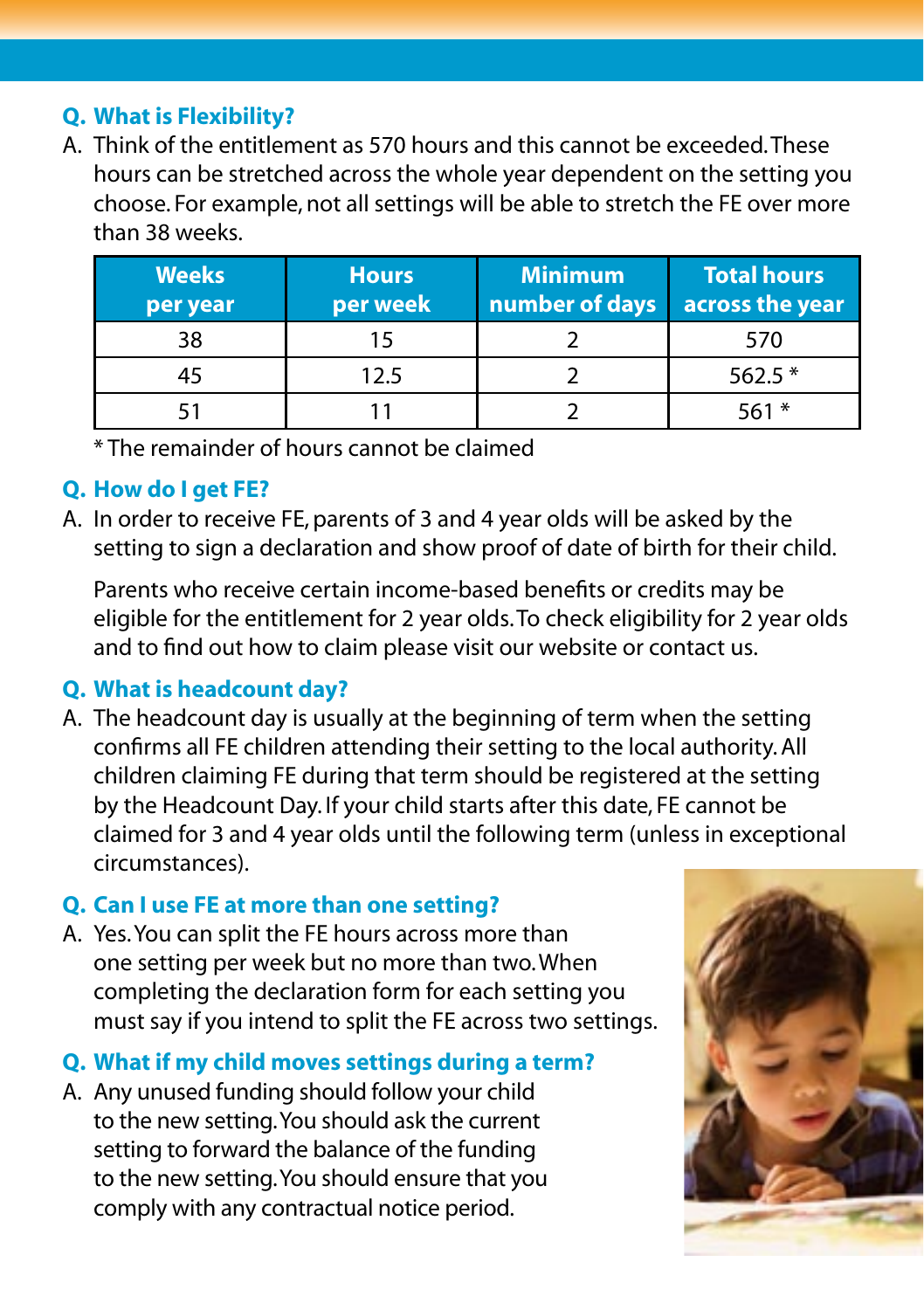#### **Q. Why is the setting's admissions policy important and what does it mean for me?**

A. It is important to understand the admissions policy. It should show clearly the settings policy in offering the FE and any potential obligations, financial or otherwise, over and above the FE. You should understand all the policies of a setting before agreeing to the terms and conditions and signing a contract. Please note that not all settings may be able to deliver your preferred requirements, but this may be possible using more than one setting. If you have any queries regarding the policy, discuss this with the setting before signing a contract. For further help and support contact us.

#### **Q. If a setting is open for less than 38 weeks per year, can the remaining hours be claimed at another setting?**

| <b>Weeks</b><br>per year | <b>Hours</b><br>per week | <b>Minimum</b><br>number of days | <b>Total hours</b><br>across the year |
|--------------------------|--------------------------|----------------------------------|---------------------------------------|
| 36                       |                          |                                  | 540                                   |
|                          |                          |                                  | 555                                   |
| 38                       |                          |                                  | 570                                   |

A. No

**Q. I don't understand the invoice from my child's setting, what should I do?** 

A. In the first instance you should contact your setting to discuss your query. If you still require further assistance contact us.

#### **Q. Will it affect any benefits or Tax Credits I am receiving?**

A. It shouldn't affect any benefits that you receive. However, if you are eligible for the Childcare Element of Working Tax Credit, any reduction in childcare fees will affect the amount you receive from Tax Credits. If you have any queries contact Her Majesty's Revenue and Customs on 0845 300 3900 or online at www.hmrc.gov.uk/taxcredits

#### **Q. What happens when my child goes to school?**

A. Legally all children must start in full-time education, usually in school, in the term after they become 5. When you take up a place in a West Sussex County Council school Reception Class, whether on a full or part-time basis, the FE will cease. For further information about applying for a school place please visit www.westsussex.gov.uk/admissions or call 0845 075 1007.

#### **Q. Where can I go for extra help and support?**

A. Please contact us.